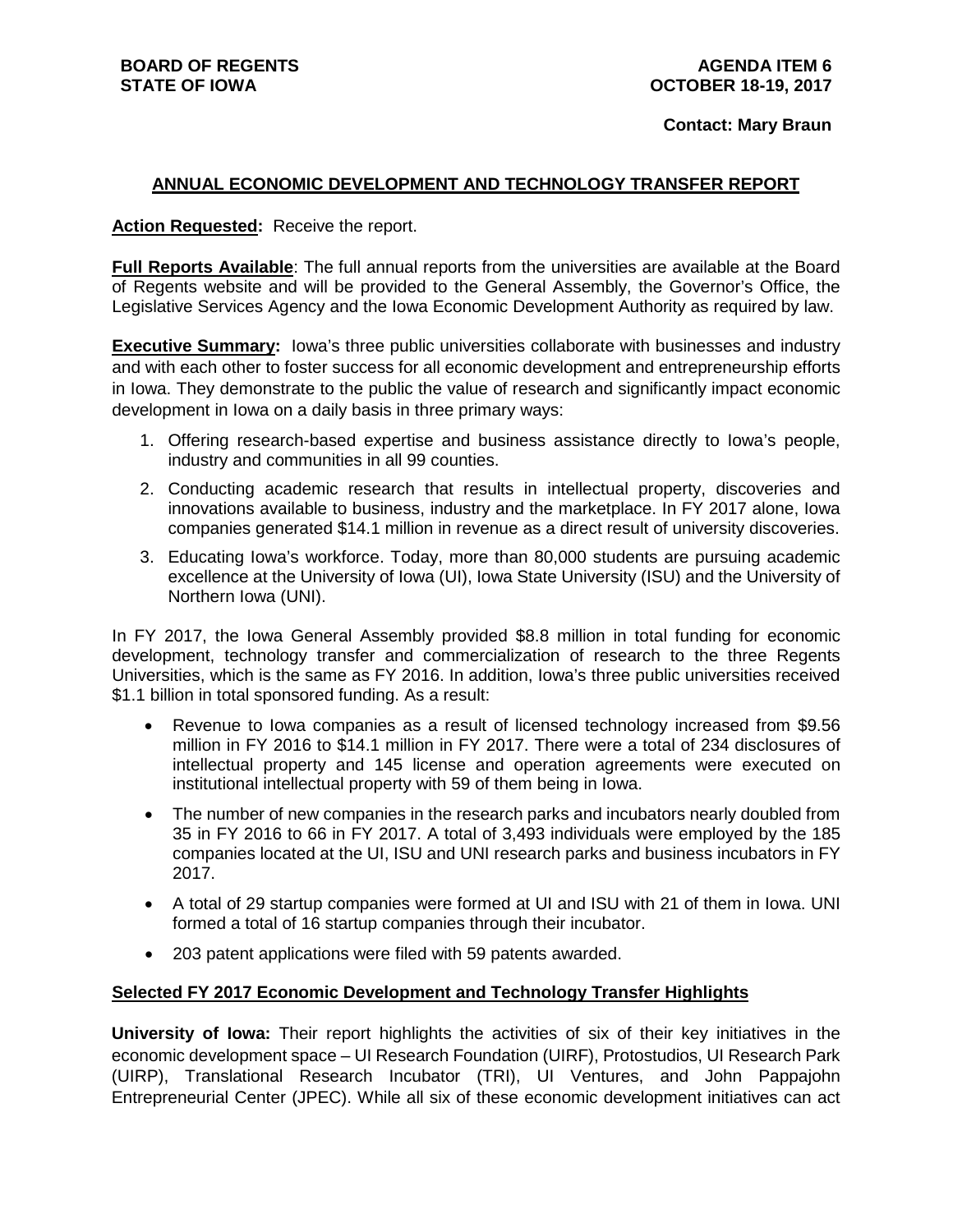independently of each other – for example, a start-up company in the UI Research Park may not need the university's assistance in company formation or a student in the JPEC program might be working on an innovation that he or she developed outside of the university's research enterprise – they are designed to provide maximum impact when they work together. UIRF takes the lead in outreach to faculty researchers, staying abreast of the discoveries coming out of UI labs and helping researchers identify innovations that could be commercialized. If that innovation could serve as the foundation of a start-up company, UIRF puts in place an intellectual property strategy and a licensing plan appropriate for such a company and brings UI Ventures in to assist the faculty member in company formation and early-stage company strategy. UI Ventures leverages the talent and support of the students in JPEC, providing those students with a realworld entrepreneurial experience and providing the start-up company with motivated and talented advisors at little to no cost. Start-ups in need of wet lab space can work in TRI, and those in need of prototypes can work with Protostudios. Once the start-up has outgrown campus space, it then can locate in the UIRP and expand its operations there.

Highlights of UI's economic development activities in FY 2017, Impact on economic growth of Iowa: job creation and wealth:

- The UIRP is home to 42 companies: 15 in the Bio Ventures Center, 14 in the Technology Innovation Center, and 13 in other facilities in the Park. There are over 1,700 employees overall.
- UI Ventures currently supports 44 companies and 32 additional groups contemplating company formation. In FY2017, 9 companies received SBIR/STTR funding totaling over \$4 million and over \$8 million was raised from private investors.
- JPEC:

| O        | Start-up Companies Served (New Business Starts)  | 240       |
|----------|--------------------------------------------------|-----------|
| O        | Program, Seminar & Workshop Participants         | 18,470    |
| $\Omega$ | <b>Estimated Job Creation</b>                    | 322       |
| O        | Hours dedicated to Clients                       | 12,512    |
| 0        | Total Clients (Individuals receiving assistance) | 895       |
| O        | Total Youth Impacted (K-12)                      | 30,447    |
| O        | Seed Money Awarded                               | \$125,500 |
| O        | <b>Total Participants Across All Programs</b>    | $+51,000$ |
|          | (Including Academic, Outreach, and Youth)        |           |

**Iowa State University:** ISU promotes economic growth in Iowa in a number of ways. They provide business and technical assistance to existing companies, support the creation of new companies, help attract new companies and entrepreneurs to Iowa, create intellectual property and help move research ideas to the market, and contribute to workforce and entrepreneurial development.

ISU had a record-setting year in FY 2017 with total sponsored funding of more than \$500 million, including \$244 million for research. Businesses, corporations and commodity organizations accounted for \$51 million of sponsored funding. ISU researchers submitted 130 disclosures of intellectual property, and their technology transfer office filed 50 patent applications. Additionally, ISU technologies resulted in 85 license and option agreements worldwide with 39 in Iowa. ISU currently has 199 license and option agreements yielding income. Iowa companies earned \$99.9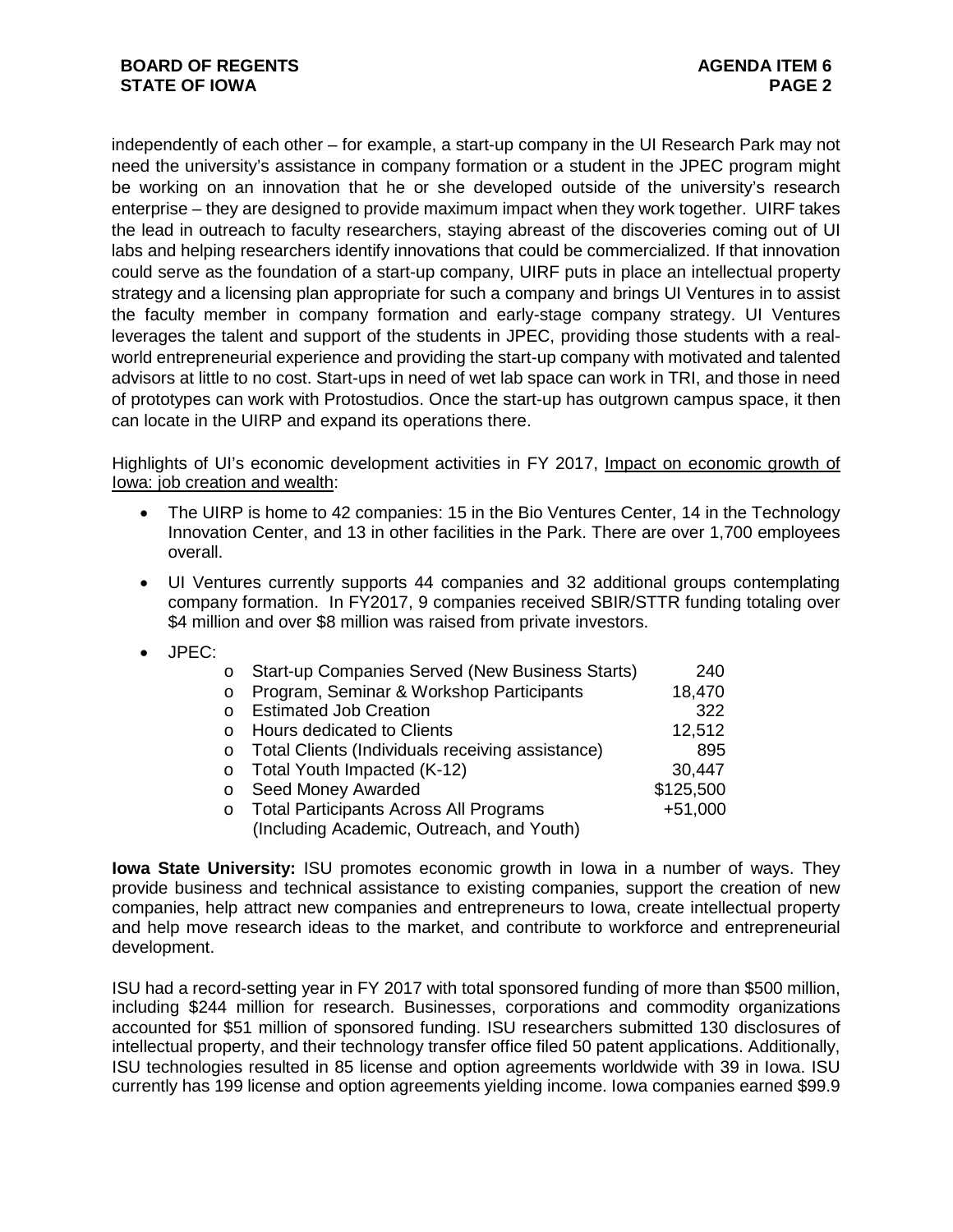million revenue from ISU licensed technologies in calendar year 2016, and nine startup companies based on ISU technologies were formed in Iowa.

During FY 2017, the Center for Industrial Research and Service (CIRAS) staff or partners provided assistance to 1,616 businesses from 96 counties on projects or attendance at educational workshops. Companies responding to surveys reported \$679 million in total economic impact – \$600 million in sales gained or retained, \$44 million in new investments, and \$35 million in costs saved or avoided. Company executives stated that 5,741 jobs were added or retained as a result of the assistance they received from CIRAS and its partners.

The America's Small Business Development Center (SBDC) Iowa, which consists of 15 regional centers serving all 99 counties in Iowa, provided business assistance to a total 4,442 clients and 15,134 counseling hours. As a result of this counseling, 279 new businesses were started and 1,689 jobs were created. Additionally, SBDC assistance was credited by clients with increasing their capital infusion by more than \$70.4 million and increasing their sales by more than \$68.8 million. This translates into 4+ new jobs every day, a new business every 31 hours and an increase of \$188,755 in sales each month.

The ISU SBDC regional center and the Mid Iowa SBDC regional center, in partnership with the ISU Pappajohn Center for Entrepreneurship, provided 2,651 hours of counseling assistance to startup and existing companies; served 798 clients with one-on-one counseling; educated 184 attendees through workshops; provided advice to several hundred clients via telephone and email; and advised a number of technology companies in the areas of licensing, equity-based financing, market entry and numerous operational areas. The centers documented 64 new business starts with 358 new jobs created that have generated over \$13 million in capital infusion.

Fifteen new companies and affiliates and 30 pre-incubator companies joined the ISU Research Park in FY 2017, bringing the historical total to 325 companies and 5,029 employees for current and former tenants that are still in existence worldwide. Currently, there are 82 companies and research centers and 13 affiliates located in the Research Park, employing 1,702 and 153 people, respectively. There are 25 pre-incubator companies that remain in StartUp Factory space.

**University of Northern Iowa:** UNI provided economic development assistance throughout all 99 counties for the 18<sup>th</sup> consecutive year in FY 2017. Since 2000, UNI's Business and Community Services (BCS) has engaged the entire university community in its outreach efforts, including faculty, staff, students, and alumni – all of whom play a critical role in *Building a Better Iowa*. Specific areas of service offered by UNI BCS include: entrepreneurship, community and economic development, market research, environmental research, sustainability, advanced manufacturing, metal casting, and additive manufacturing.

## **Overall**

- Provided service in all 99 counties to nearly 3,000 unique business, community and local government clients including an additional 29,000 unique visitors to MyEntre.Net/ **IASourceLink**
- Reached more than 419,000 lowans through BCS programs and projects
- Engaged 216 faculty members and 356 students in the delivery of BCS services and another 3,240 students were reached by BCS programs
- Leveraged each \$1 invested by the state with \$5 in private grants, fees or federal funding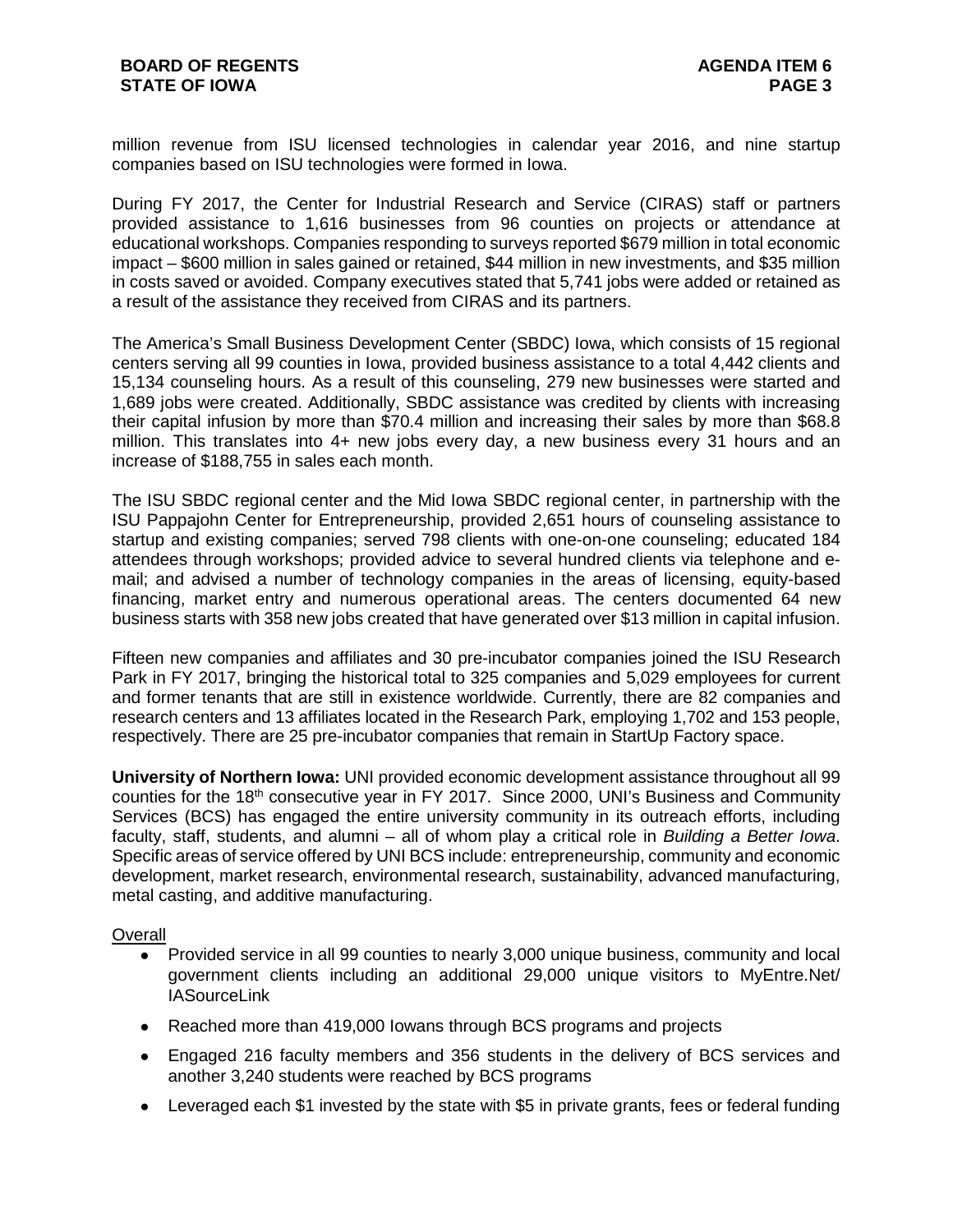#### Some exceptional recognition and milestones in the past year include:

- UNI won the American Association of State College and Universities (AASCU) Excellence and Innovation Award. Led by BCS' Institute for Decision Making (IDM) and supported by BCS' Center for Business Growth and Innovation (CBGI), the Regional Entrepreneurship Project won the national award for leadership in regional and economic development. In just four years, UNI's Regional Entrepreneur Project has positively impacted 17 counties in five economically challenged regions by providing entrepreneurial development assistance to local and regional development organizations.
- The UNI Metal Casting Center (MCC) and Additive Manufacturing Design Lab was awarded national runner up for casting of the year by the American Foundry Society. It was awarded this recognition for creating a 3D printed core for an innovative military project. This is a new award for 3D printed cores and molds. MCC is recognized as a nationwide leader 3D printed sand cores and molds.
- UNI served as the host institution for the Green Iowa AmeriCorps project. BCS' Center for Energy and Environmental Education (CEEE) was recognized as a top site by Green Iowa AmeriCorps for completing 1,316 residential energy projects, including energy assessments and efficiency projects, across seven Iowa communities in the past year.
- IDM and the Iowa Waste Reduction Center (IWRC) celebrated their 30-year anniversaries. Since 1987, IDM has provided economic development assistance to more than 800 communities across all regions of Iowa. IWRC has conducted more than 6,000 environmental on-site reviews for small businesses across Iowa. Both programs have adapted and helped communities and small businesses adapt to the changing economy over the last three decades.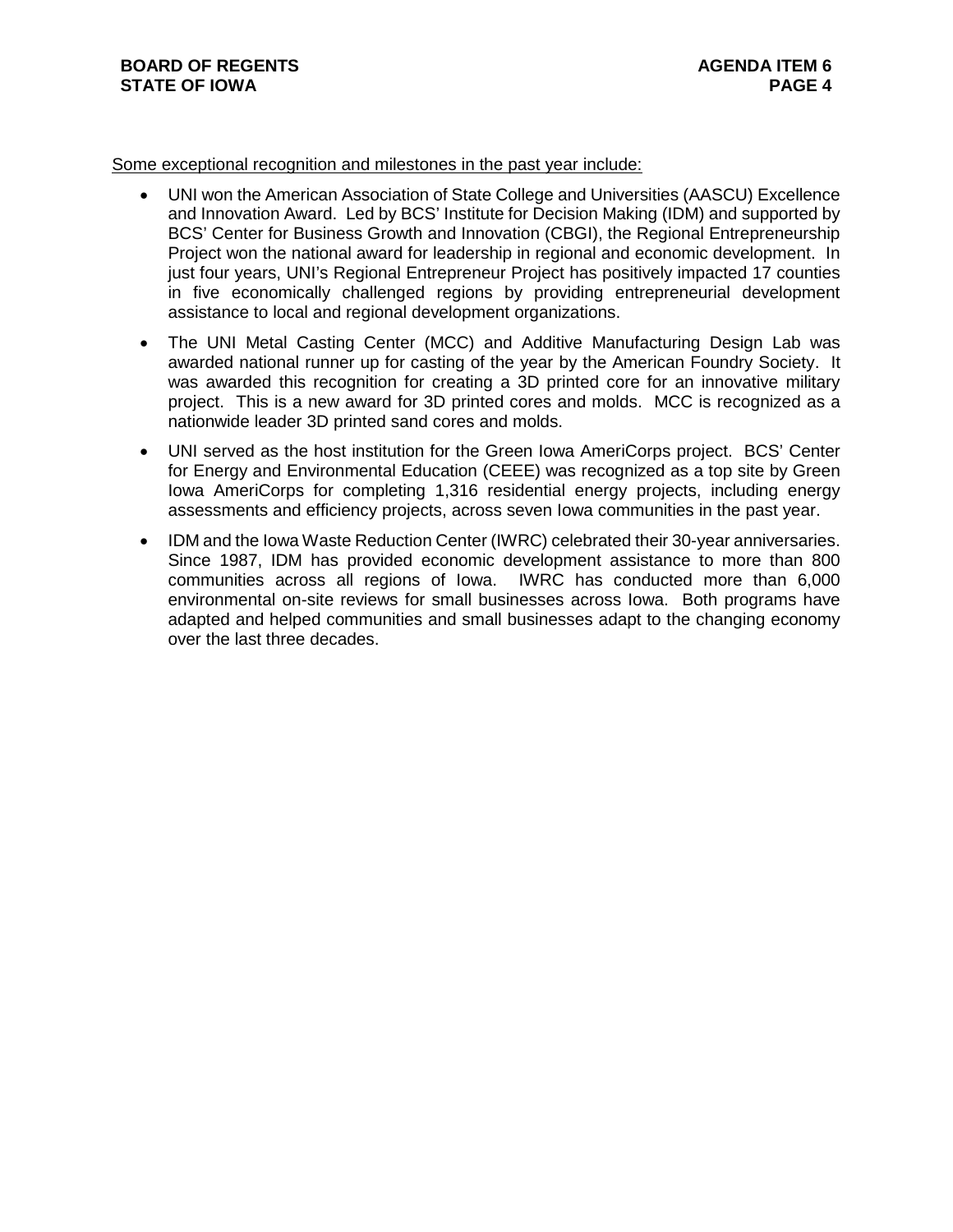|                   |                                                                                                                 | FY 2015        |                                       |                          |                                |                  | FY 2016           |                          | FY 2017                        |                          |                          |                  |                                |
|-------------------|-----------------------------------------------------------------------------------------------------------------|----------------|---------------------------------------|--------------------------|--------------------------------|------------------|-------------------|--------------------------|--------------------------------|--------------------------|--------------------------|------------------|--------------------------------|
| <b>Indicators</b> |                                                                                                                 | <b>ISU</b>     | <b>SUI</b>                            | <b>UNI</b>               | <b>Regents</b><br><b>Total</b> | <b>ISU</b>       | <b>SUI</b>        | <b>UNI</b>               | <b>Regents</b><br><b>Total</b> | <b>ISU</b>               | <b>SUI</b>               | <b>UNI</b>       | <b>Regents</b><br><b>Total</b> |
| 1.                | Number of disclosures of intellectual<br>property                                                               | 130            | 147                                   | 11                       | 290                            | 143              | 151               | 10                       | 304                            | 130                      | 93                       | 11               | 234                            |
| 2.                | Number of patent applications filed                                                                             | 36             | 148                                   | 3                        | 187                            | 49               | 297               | 3                        | 348                            | 50                       | 148                      | 5                | 203                            |
| 3.                | Number of patents awarded                                                                                       | 31             | 50                                    | 3                        | 84                             | 15               | 67                | $\overline{2}$           | 84                             | 15                       | 42                       | $\overline{2}$   | 59                             |
| 4.                | Number of<br>license<br>and<br>option<br>agreements executed on institutional<br>intellectual property in total | 108            | 40                                    | $\overline{2}$           | 150                            | 84               | 40                | $\overline{2}$           | 125                            | 85                       | 58                       | $\overline{2}$   | 145                            |
| 5.                | Number of license<br>and<br>option<br>agreements executed on institutional<br>intellectual property in lowa     | 61             | 13                                    | $\overline{2}$           | 76                             | 45               | 19                | 2                        | 66                             | 39                       | 18                       | $\overline{2}$   | 59                             |
| 6.                | Number of<br>license<br>option<br>and<br>agreements yielding income                                             | 157            | 135                                   | 8                        | 300                            | 153              | 128               | 9                        | 290                            | 199                      | 122                      | 9                | 330                            |
| 7.                | Revenue to lowa companies as a<br>result of licensed technology                                                 | \$8<br>million | \$1.62<br>million                     | \$2.7<br>million         | \$12.32<br>million             | \$5.2<br>million | \$1.26<br>million | \$3.1<br>million         | \$9.56<br>million              | \$9.9<br>million         | \$0.5<br>million         | \$3.7<br>million | \$14.1<br>million              |
| 8.                | Number of startup companies formed,<br>in total (through licensing activities)                                  | 4              | 15                                    | $\overline{\phantom{a}}$ | 19                             | 6                | 22                | $\frac{1}{2}$            | 28                             | 9                        | 20                       | --               | 29                             |
| $\overline{9}$ .  | Number of startup companies formed,<br>in lowa (through licensing activities)                                   | $\overline{4}$ | 11                                    | $\overline{\phantom{m}}$ | 15                             | 5                | 16                | $\overline{\phantom{m}}$ | 21                             | 8                        | 13                       | --               | 21                             |
| 10.               | Number of startup companies formed<br>through UNI Incubator                                                     | $\overline{a}$ | $-$                                   | 94                       | 94                             | $-$              | $-1$              | 142                      | 142                            | $\overline{\phantom{a}}$ | $\overline{\phantom{a}}$ | 134              | 134                            |
|                   | 11. Number of companies in<br>research<br>parks and incubators                                                  | 70             | 55                                    | 31                       | 156                            | 74               | 59                | 29                       | 162                            | 115                      | 46                       | 24               | 185                            |
|                   | 12. Number of new companies<br>in<br>research parks and incubators                                              | 11             | 6                                     | 11                       | 28                             | 17               | 4                 | 14                       | 35                             | 43                       | $\overline{7}$           | 16               | 66                             |
|                   | 13. Number of employees in companies in<br>research parks and incubators                                        | 1580           | 1966                                  | 57                       | 3603                           | 1709             | 1635              | 116                      | 3460                           | 1702                     | 1704                     | 87               | 3493                           |
|                   | 14. Royalties and license fee income                                                                            | \$3            | $\overline{$}1.87$<br>million million | \$12,776                 | \$4.9<br>million               | \$3.3<br>million | \$1.62<br>million | $\overline{$}21,722$     | \$4.94<br>million              | \$3.3<br>million         | \$1.67<br>million        | \$35,050         | \$5.0<br>million               |